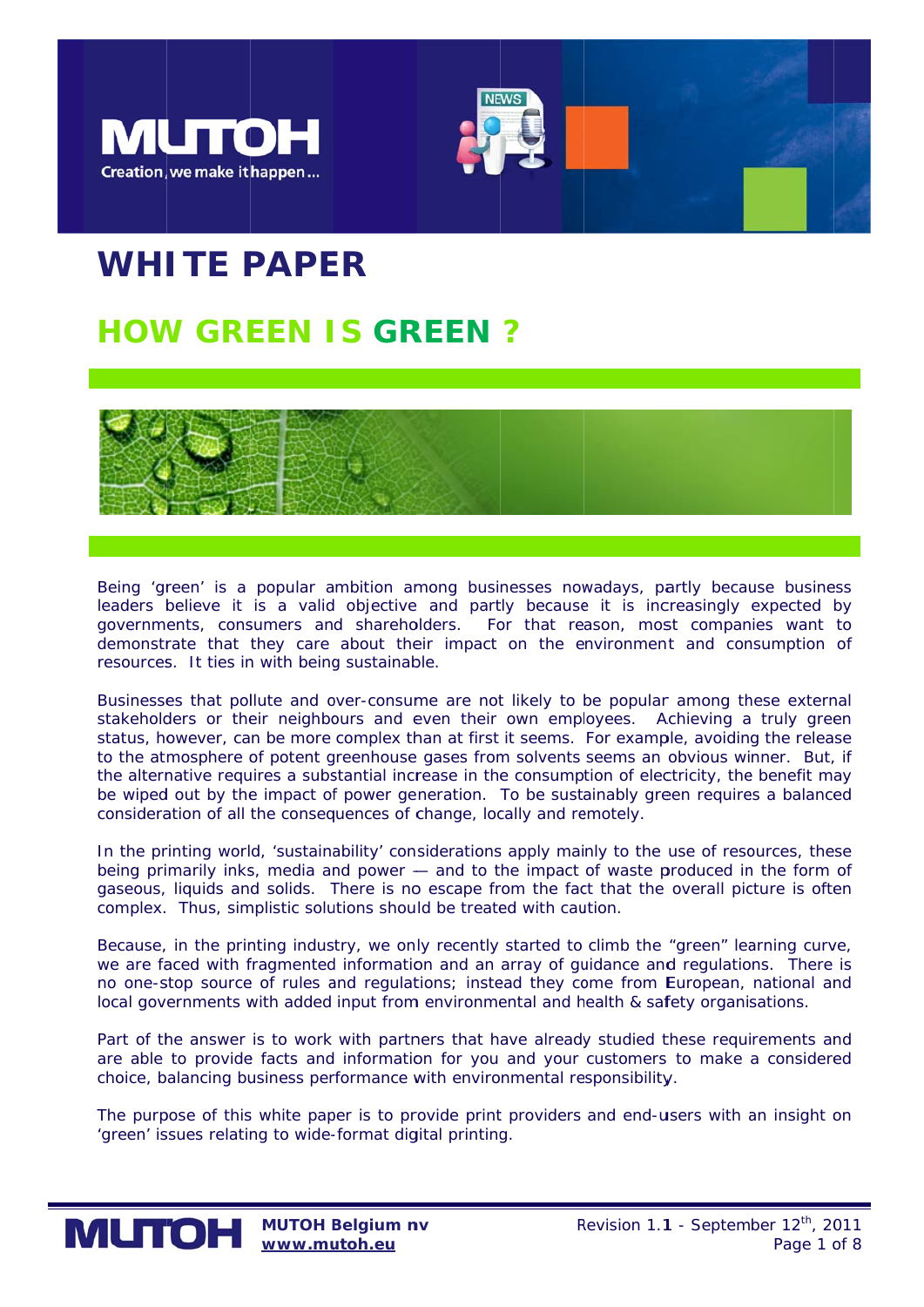# **In this White Paper**

| The Printing Process and Going Green                                | Page 2 |
|---------------------------------------------------------------------|--------|
| <b>Inks</b>                                                         | Page 2 |
| <b>Media</b>                                                        | Page 5 |
| <b>Greening Print Production</b>                                    | Page 6 |
| Key Attention Points when Evaluating Wide Format Printing Equipment | Page 8 |

# **The Printing Process and Going Green**

Judged by conventional printing technologies such as offset, screen, flexo and gravure, the printing industry is the  $4<sup>th</sup>$  most polluting industry in Europe with respect to energy, chemicals and waste. In addition, the paper industry is the  $4<sup>th</sup>$  largest industrial consumer of fossil fuels, accounting for 40 % of landfill waste and being one of the world's largest consumers and polluters of fresh water.



Digital printing can help printers become greener. Both toner and inkjet technologies facilitate print-on-demand, plus a reduction in material use, inventory requirements, storage space and costs (including heating, lighting and logistics). These criteria are based on digitized pre-press operations that eliminate the plate making process with its associated need for cleaning chemicals and generation of waste.

Inkjet technology in particular only deposits the ink droplets on demand, and its capability to jet very small scalable drop volumes reduces ink consumption even further. It is generally a clean technology, but whatever inkjet ink you choose, the inks will have an impact on the environment and/or the user. The drive here is to minimize the amount needed to create the required image and to formulate the inks to minimize their environmental impact during production and use.

## **Inks**



Ink is an integral part in a printer's 'environmental audit' : from its production through printing to recycling, including recycling of waste ink. The environmental impact of an inkjet ink is not just in the chemistry of the formulation. There is a choice between inks produced using mineral oils and vegetable oils. The type of ink influences the energy used when printing and the steps needed to meet health and safety requirements.

*"Often performance is the main factor and to meet customer requirements, a printer may have limited options."*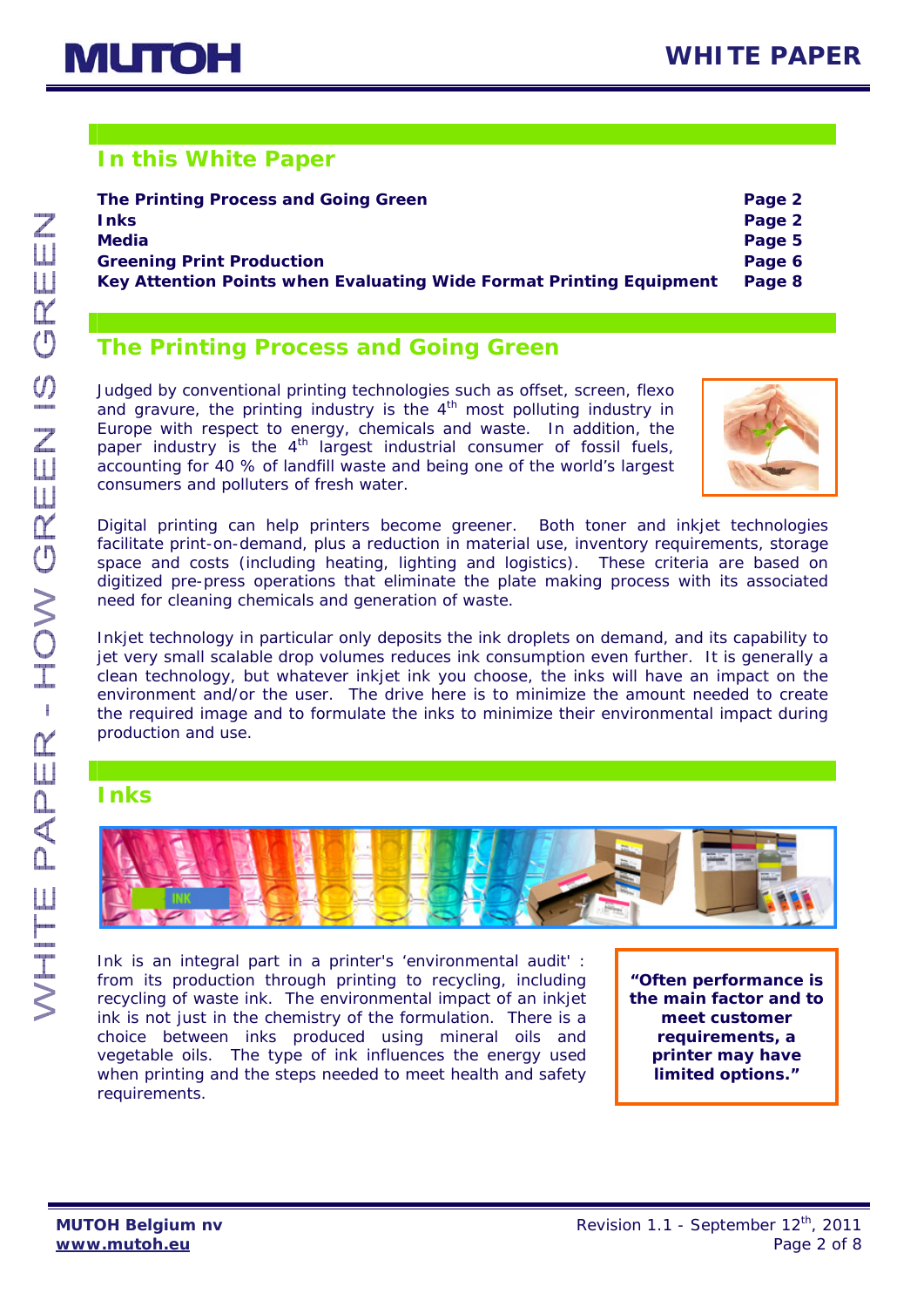Biodegradability for inks, coatings and plastics is complex, and there is little scientificallybased life cycle analysis research in this area. The amount of ink present on most print products, however, is normally so small that it does not interfere with substrates that do biodegrade.

The decision to choose a particular inkjet system typically is based on the printer's need to balance performance with cost and, now, environmental compliance. Often performance is the main factor and to meet customer requirements, a printer may have limited options. Below we examine some of the current inkjet ink technologies and their environmental impact.

All inkjet inks are made up of four classes of raw materials:

- *Colorants*
- *Resins*
- *Carriers* (water, solvents/co-solvents, monomers, oligomers)
- *Additives*



The *colorants* come in two main classes – dyes, which are soluble in the liquid carrier, and pigments, which are solid particles dispersed in the liquid carrier. From the environmental impact point of view, dyes are produced via a chemical manufacturing process, while pigments require large amounts of energy to grind the original materials to the correct particle size.

*Resins* are polymers, and they bind the colorant to the substrate and provide many of the required end-use properties.

The *carrier* is a liquid, allowing the colorant and resin to be printed onto the substrate via the ink delivery system.

*Additives* are highly refined specialty chemicals that are important in stabilizing the ink and in modifying the physical properties of the ink to suit the inkjet printing system and optimize the substrate interaction.

#### *Water Based Inks*

The majority of water based inkjet printing has a low environmental impact; the inks have a water content of up to 85%, with little or no VOC (Volatile Organic Compounds) emissions. However, inks are modified to meet the requirements of the application. The choice of colorants depends on the end use, and media pre-treatment or post treatment may be required. For example, with textile printing, the type of ink is dictated by the textile substrate, and the colorants can be acid, reactive, dispersed dyes or pigments.

*"The environmental impacts of dye based textile inks mainly come from the energy required for pretreatment, fixation, post treatment and wash off procedures"* 

 Although dye based textile inks provide flexible ink formulations, have no milling requirements and operate at lower temperatures than other inks, it is important to look at the total print production process. The environmental impacts of dye based textile inks mainly come from the energy required for pre-treatment, fixation, post treatment and wash off procedures, with associated water usage and dye in the effluent.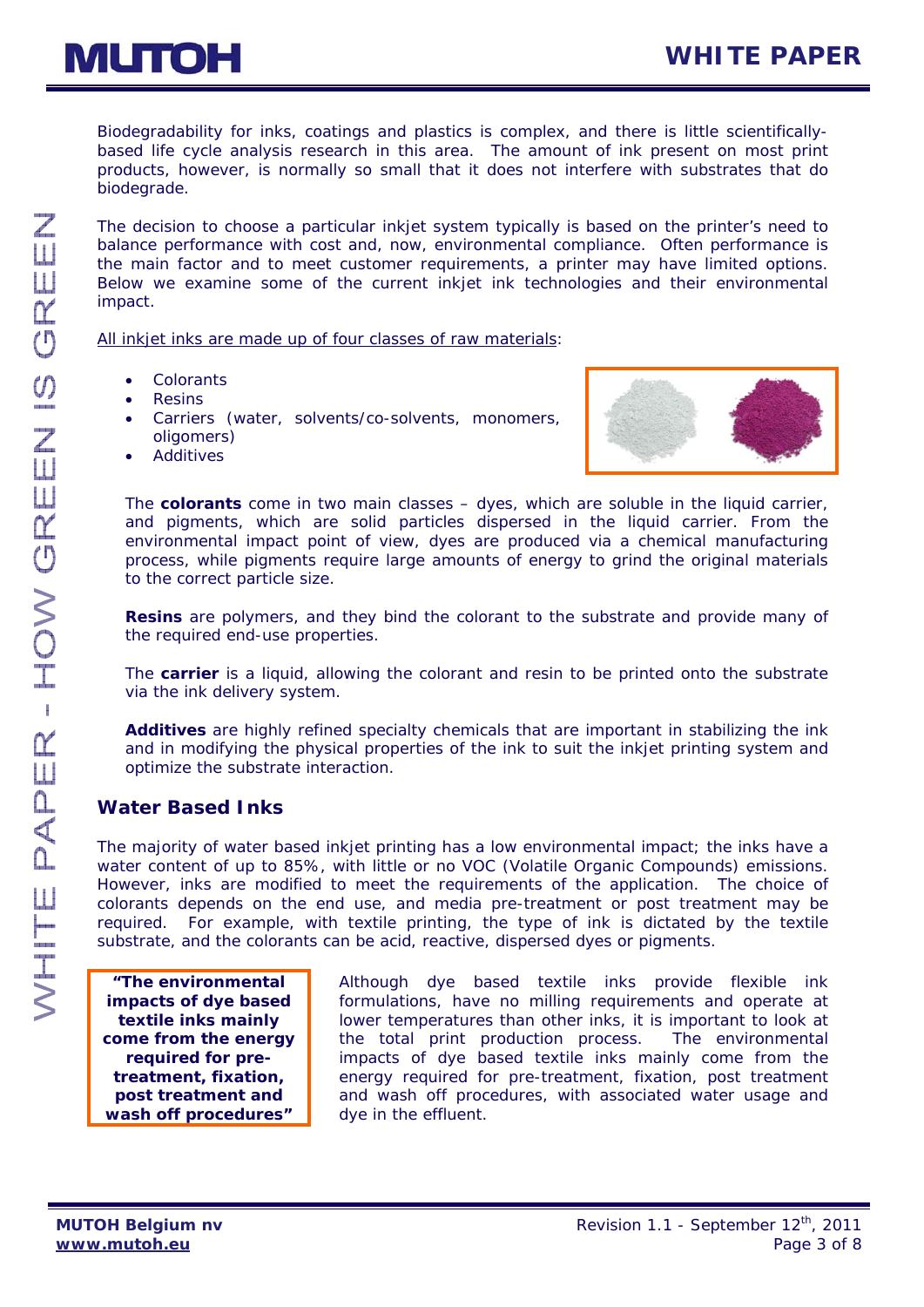Disperse dye inks are also available for dye sublimation textile printing. The fixation process can be either direct-to-fabric via heat fixation (direct disperse inks) or fixation via sublimation (dye sublimation inks printed onto transfer paper). With no pre treatment and no wash off requirements, there are clear environmental advantages to the transfer method; but there is an environmental impact from paper that becomes waste after the image transfer and the energy requirements for fixation/sublimation.

### *Solvent Based Inks*

Solvent inks are now split into different types — *full solvent, mild solvent, eco solvent and bio inks :* 

Full solvent inks are widely regarded as undesirable because of the harmful volatile organic compounds (VOCs) they contain. They have been extremely successful for the display industry, but those solvents that bite into substrates for adhesion also evaporate in the surrounding atmosphere during printing and drying.

*"There are also solvent inks on the market that do not require air purification"* 

These VOCs can be HAPs (hazardous air pollutants) and/or TAPs (toxic air pollutants) and can be subject to low PELs (personal exposure limits). Today, ink manufacturers are selecting different solvents and take more care to provide end users with the relevant information in the related material safety data sheets (MSDS). While equipment is available for ventilation and solvent vapour capture to bring solvent levels in the working environment far below the accepted safety levels, there are also solvent inks on the market that do not require air purification.

More recently there have been developments with bio (organic) inks that are made from renewable sources, such as corn, palm or soy beans. The solvents can be biodegradable and have lower associated PELs.

#### *Latex Inks*

*"Media choice is restricted because of the heat, to avoid effects such as cockling or wrinkling"* 

 The new generation Latex inks are pigmented and waterbased, containing at least 50 % water. They have low VOCs but require special ventilation, de-humidification and air conditioning. Since Latex inks contain at least 50 % water, printing on non-porous substrates can cause coalescence and the printing speed needs to be low enough for the water to evaporate.

Precise temperature control is critical as ink spot size can vary with temperature. The printing and drying process on Latex printers is very energy consuming because multiple heating zones drive the evaporation process. A first heating zone evaporates the water and the second heating zone cures the Latex component. In order for the latex ink to achieve its full characteristics, it is imperative that first all water is evaporated. Only then the Latex particles can coalesce to form a continuous polymer layer, which bonds to the substrate surface. Media choice is restricted because of the heat, to avoid effects such as cockling or wrinkling. Further ink developments are required to reduce energy consumption and these will (as usual in inkjet business) lead to other compromises.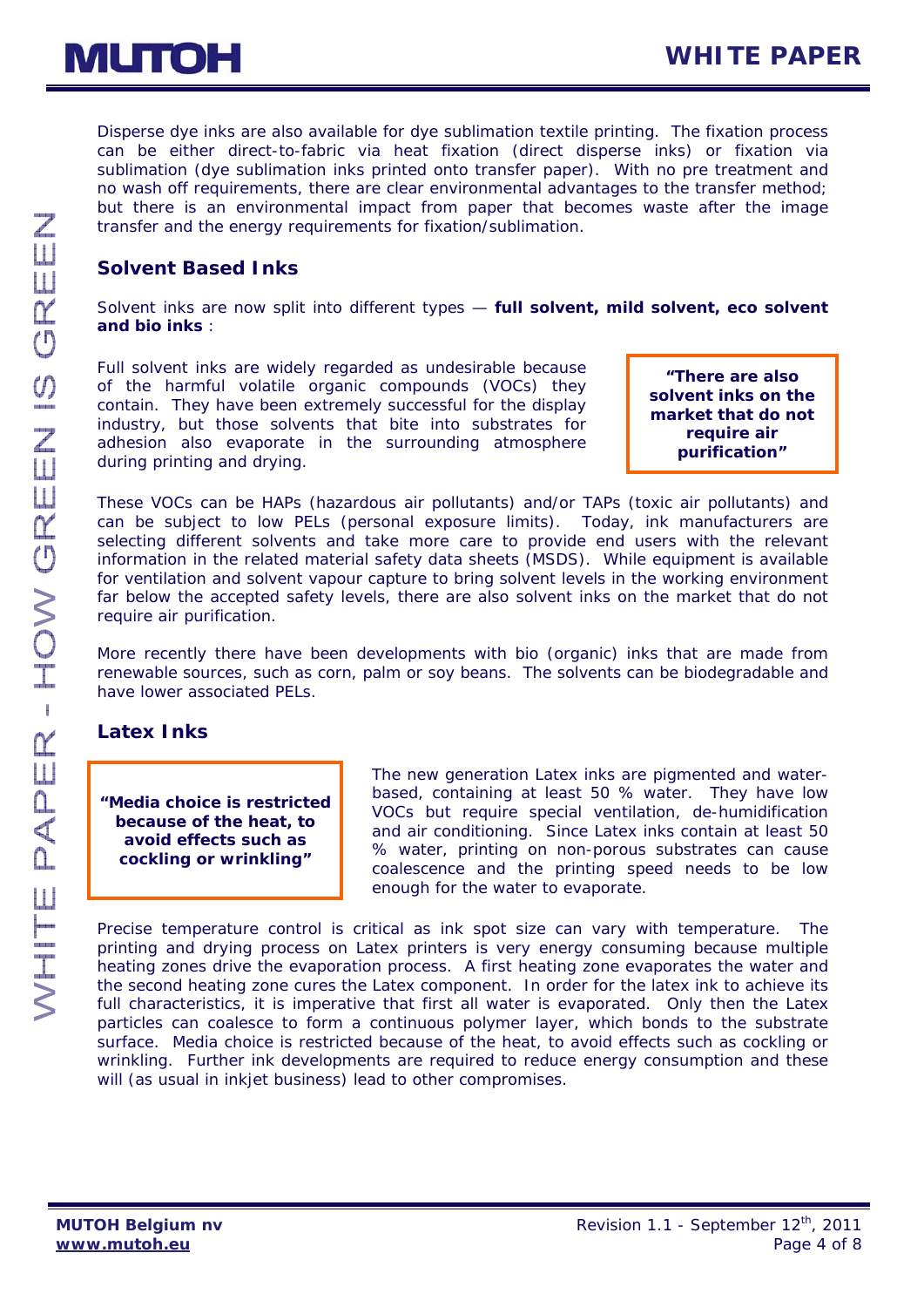## *UV Curing Inks*

UV-curable inks are seen as a green alternative to solvent based inks and have gained popularity in the wide format market. Their advantages are substrate versatility (rigid and flexible) and the instantaneous curing process. These inks contain acrylate monomers and oligomers, photo-initiators and pigment colorants.

*"A fully covered UV machine is the preferred choice"* 

After application to the substrate, exposure to UV light causes the photo-initiators to start cross-linking, transforming the monomers into polymers. UV curing inks have no VOCs, but they do exhibit low PELs, as uncured ink may cause skin irritations. The most important issue with UV curing is to ensure that the UV ink has been fully cured. Importantly, the design of the printer should avoid the risk of operators being over-exposed to UV and take care of uncured ink fly. In this respect, a fully covered UV machine is the preferred choice.

### **Media**



The environmental mantra is 'Reduce, Re-use, Recycle', in that order, representing a product responsibility paradigm shift from cradle-to-grave to cradle-to-cradle. Recycling is a marketbased activity. It requires technology to recycle at reasonable cost, market demand for recycled products and a sufficient volume of material in the waste stream to support the enterprise. If these criteria are not matched, the waste will remain as waste.

**Paper** is still the most popular medium for most printing jobs, even with a wide-format digital inkjet printer. Paper recovery and recycling is well established. The efficiency and technology is improving all the time, for example with processes to de-ink paper during recycling. For paper and cardboard, certification for sustainable forestry management has been available for a long time. The aim of the FSC (Forest Stewardship Council) set up in 1993 is to preserve the forests and their function as living environments offering sustainable resources and as a buffer against climate change.

**PVC** is a popular substrate for wide format printing. It has been the bad boy of plastics in the past, but the PVC industry seems committed to developing a sustainable future and is working to increase recovery and recycling of PVC as well as working towards being a carbon neutral

*"PVC can be safely incinerated and the heat generated can be used to generate energy"* 

industry. PVC can be safely incinerated and the heat generated can be used to generate energy.

**Other plastics** can be either classified as *fossil fuel plastics*, when derived from petroleum, or as *bio plastics*, when derived from renewable resources such as vegetable oil or corn starch. Some bio plastics are designed to biodegrade, but others are not. Degradation as such, however, is also not a straightforward matter. A clear distinction needs to be made between *bio-degradation* and *photo-degradation*.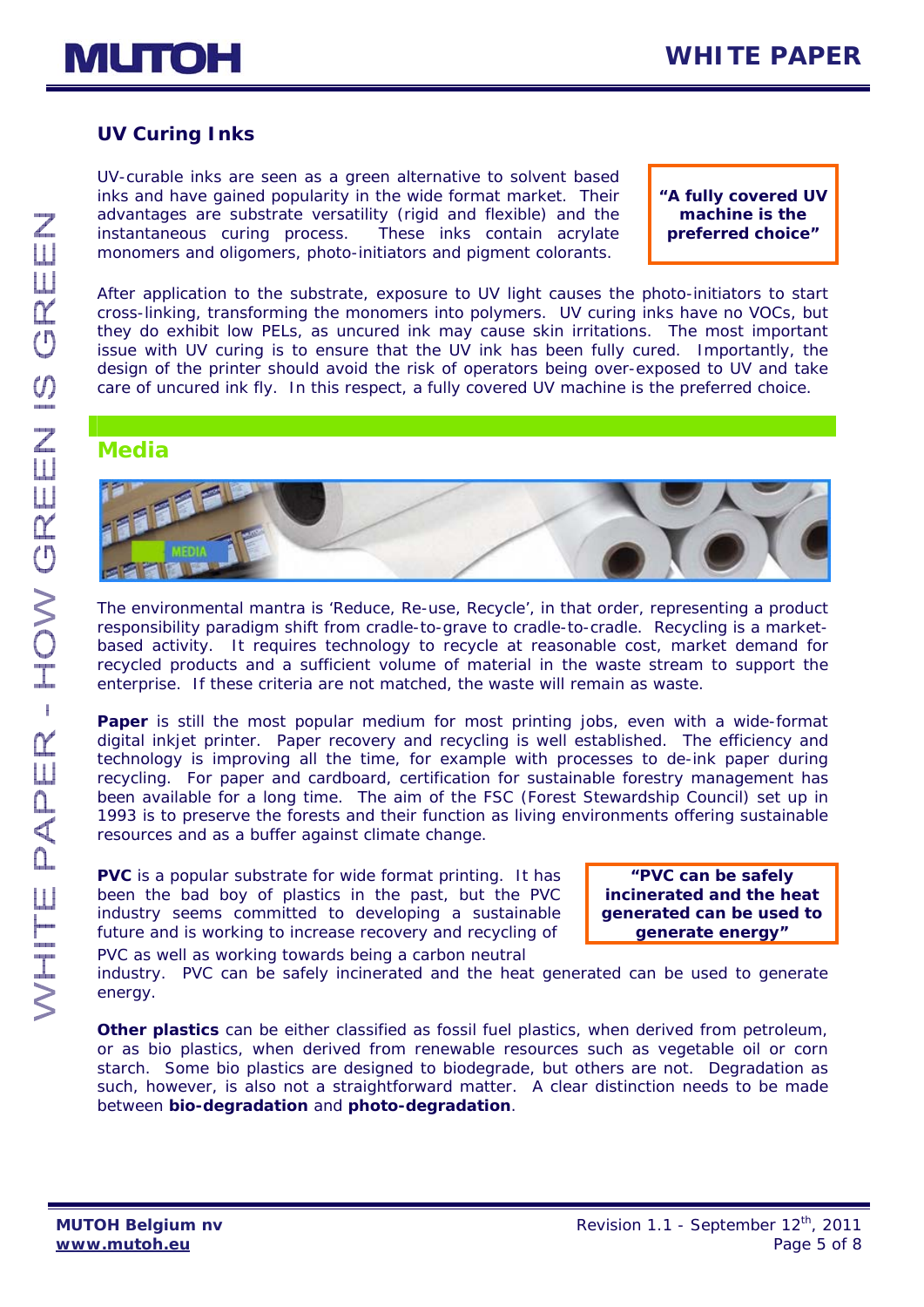

Bio-degradation means that a substance can be degraded by microbes under suitable circumstances. In practice, this means under the tightly controlled conditions of industrial composting installations. Usually, it does not mean that efficient composting is applicable to home composting. Photo-degradation means that degradation is not initiated by microbial action, but rather by ultra-violet sunlight and oxygen.

Although both types of degradation can be applauded from an environmental point of view, there is criticism within the industry that so-called photo-degradable materials do not meet the internationally agreed composting standard, EN13432. This standard has been published by the International Organization for Standardization (ISO) and is recognized in many areas/countries: Europe, Japan and the US. The reason for the criticism is related to the fact that photo-degradation in some cases may be a very slow process, by far not efficient enough to be considered as a method to dispose of rest materials.

Many such synthetic plastics are great for outdoor promotions, for example of 30 to 60 days, but are not always recyclable. Some may linger way beyond their usage period and unless actively recycled will become waste.

**Fabrics** are generally eco-friendly. Some fabrics, like paper, are manufactured from plantbased materials such as cotton. Other popular fabrics are synthetic polyester and polyamide. In the signage industry fabrics are often preferred for their portability, being lightweight and folding easily. The environmental impact of fabric media stems mainly from the print production processes such as pre-treatment, fixation and wash-off.

# **Greening Print Production**

Print buyers and print consumers are increasingly aware of printing's environmental impact. These customers want wide format inkiet printers to do more than simply print on recyclable/recycled materials.



They are looking for printers to operate in a more efficient and sustainable manner, from start to finish. Making the right equipment and workflow decisions has thus become even more important. Printers are looking for ways to compress the entire production cycle, use less material and produce less waste while ensuring profitability, quick turnaround and high quality.

The following key goals can help in going greener.

- Reduce energy use. Building energy consumption is around half to one third of that used for production. Readily available savings often include lowering heating levels, not lighting areas not in use, excluding draughts and heat loss and computerizing control of heating, ventilation, air conditioning and other support systems. New lighting technologies can reduce the energy needed by 50%. Include energy consumption when selecting new equipment.
- Assess sustainability when selecting inks and coatings. Newest ink sets show significant improvements from the reduction of VOC emissions, while UV curable inks have a good environmental profile from the absence of VOC and the low energy needed to cure them. Ink manufacturers are increasingly using renewable resources. Together with printing equipment suppliers they are also assisting printers to recover and recycle inks and solvents.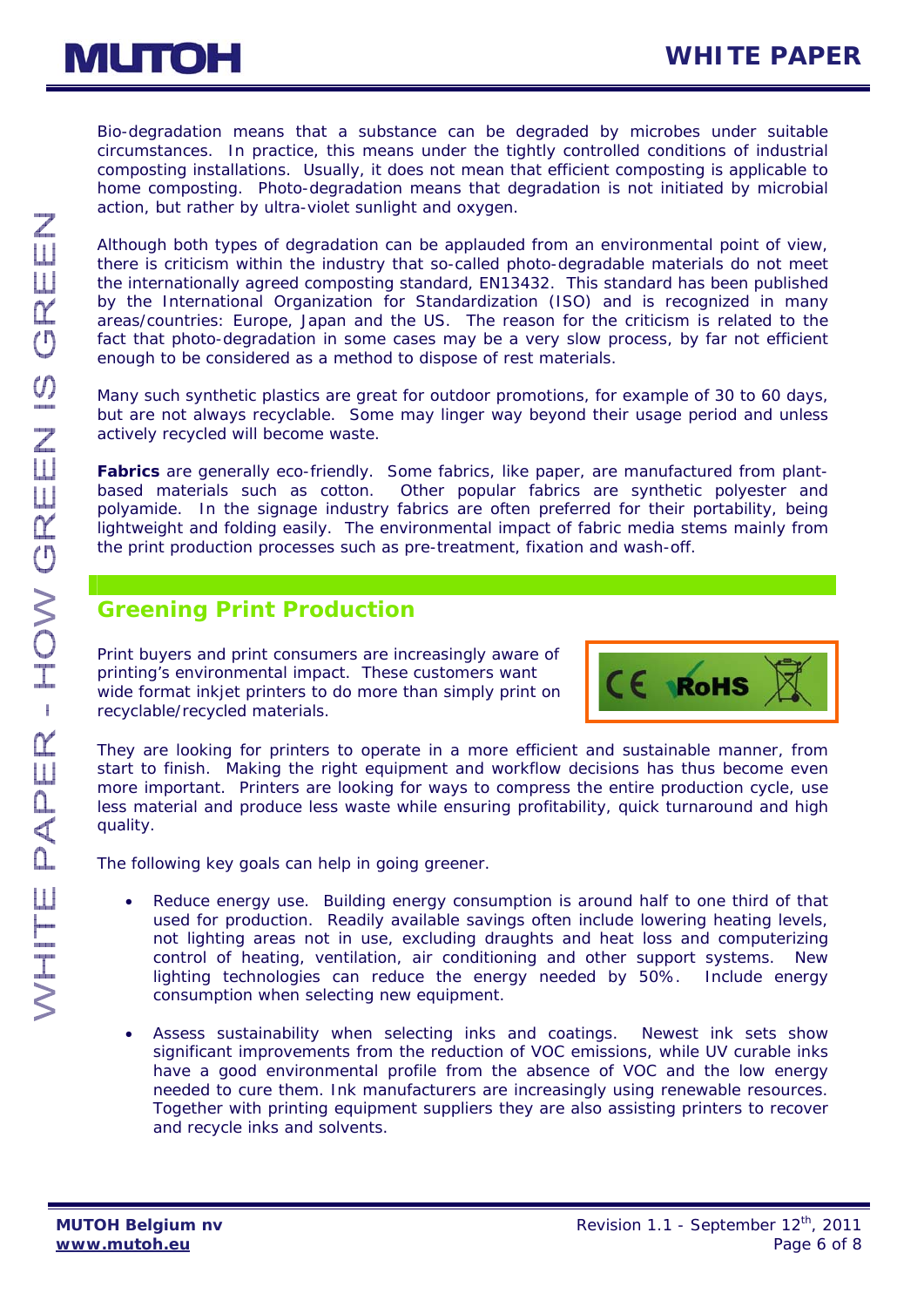



- Reduce the use of materials such as paper and opt for environmentally products such as substrates with a minimum fraction of recycled content or environmentally certified papers from the Forest Stewardship Council (FSC) and the Programme for the Endorsement of Forest Certification (PEFC).
- Reduce waste: less material in and less waste out. Waste reduction plans can improve business efficiency by reducing manufacturing and waste disposal costs without compromising quality. Waste is not just solids and liquids; it is also wasted material and time.
- Comply with the health and safety rules for employees and plant/facilities regulations. Emissions of chemicals such as ozone, VOCs and of dust should be strictly controlled; aim to be well below regulatory requirements. Check if personal protective equipment is needed as chemicals in some inks might lead to skin irritation. Set up clear unambiguous information on how to work safely. Last but not least, always motivate to contact local authorities to ask for advice about local guidelines & regulations in function of the supplied MSDS sheets.
- Watch logistics: use lightweight materials and keep packaging to a minimum to reduce transport energy and costs. Use recyclable materials whenever possible. Minimize workflow distances and use best practice operating procedures to improve internal transport efficiency.
- Work with environmentally responsible suppliers that ensure their products conform to all applicable chemical legislation and are available for advice on meeting end-user eco criteria. Look at new technologies to broaden your options for going green to conserve natural resources and to enhance efficiency and profitability.
- Explain your green benefits and be prepared to back up your claim.